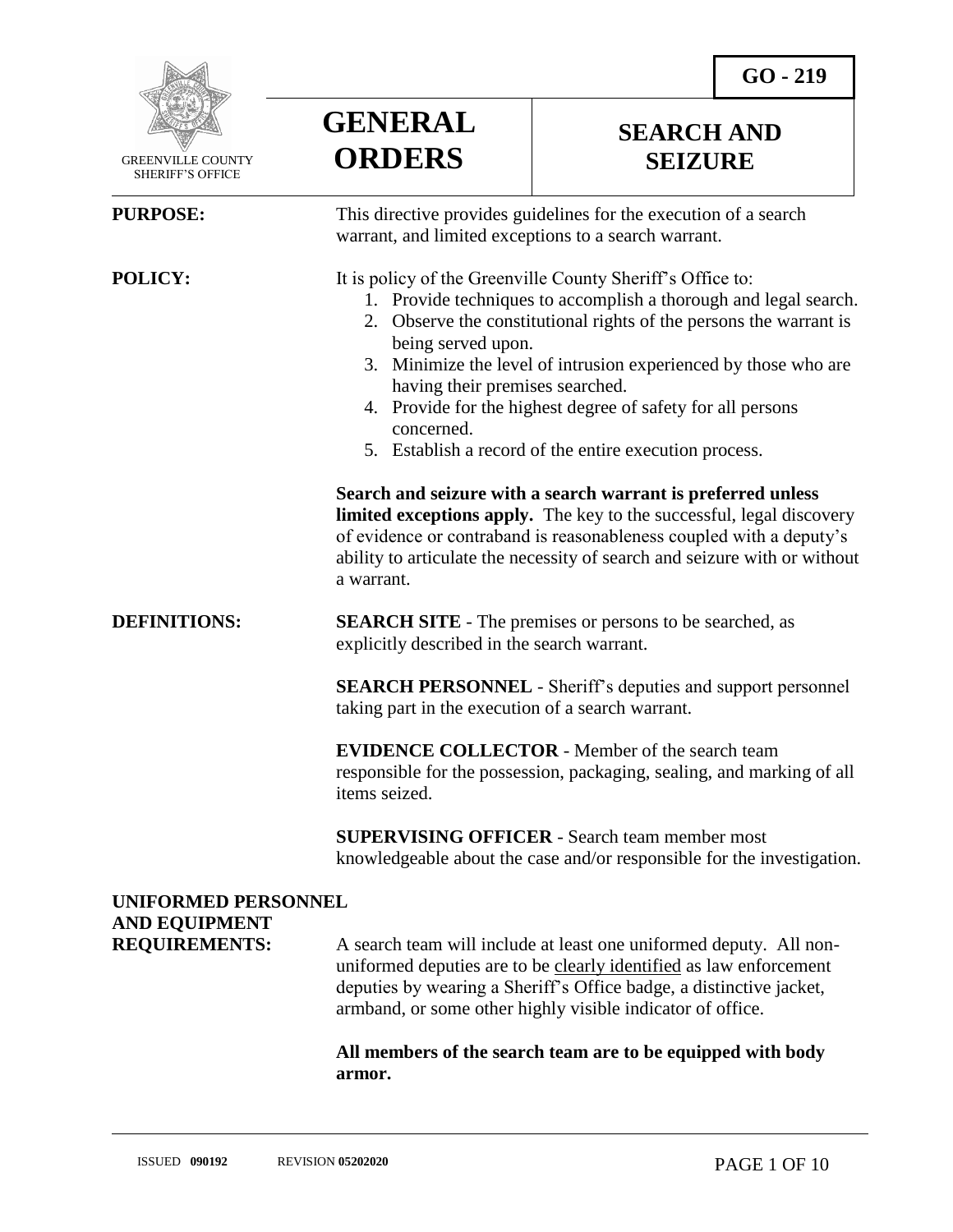# **TIME LIMITATIONS ON SEARCH WARRANT**

**EXECUTION: A search warrant is to be executed as soon as practical within conditions permitted by State law.** Circumstances that may necessitate a delay in executing a search warrant include, but are not limited to:

- The need to execute more than one search at the same time requiring coordination and mobilization of law enforcement resources.
- Seizeable items have not arrived at the search site.
- Probability is high that substantial resistance will be encountered.
- A particular person(s) is absent from the search site, and the supervisory deputy feels the search would best be conducted if that person were present.
- A need to protect an informant's identity.

Searches are to be conducted within reasonable hours as may be dictated by the circumstances surrounding the investigation and pursuant to State law.

**SEARCH WARRANT: PRE-ENTRY BRIEFING -** Prior to entering the premises, the supervisory deputy is to conduct a pre-entry briefing of the execution process with all search team personnel. Search personnel are to view a simulation of the conditions of the search site (using maps, charts and diagrams, when appropriate) and tactics to be used in the event of forced entry. The on-duty uniform patrol Lieutenant or their designee is to be notified.

> The supervisory deputy is to attempt to determine if any circumstances have changed making execution of the search warrant undesirable at that time. Surveillance teams are to be used whenever possible to ensure intelligence on the target is kept fresh up to the time of execution.

The supervisory deputy is to ensure the entire search warrant execution process is documented from beginning to end. Documentation continues until the search team leaves the premises. If practical, a written record is to be supported with photographs and a video recording of the entire search site from start to finish.

**ENTRY PROCEDURES:** Approach to the scene is to be without sirens. If a pre-execution surveillance team is on the scene, radio contact is to be made to ensure it is an appropriate time to serve the search warrant.

# **PREPARATION FOR EXECUTION OF**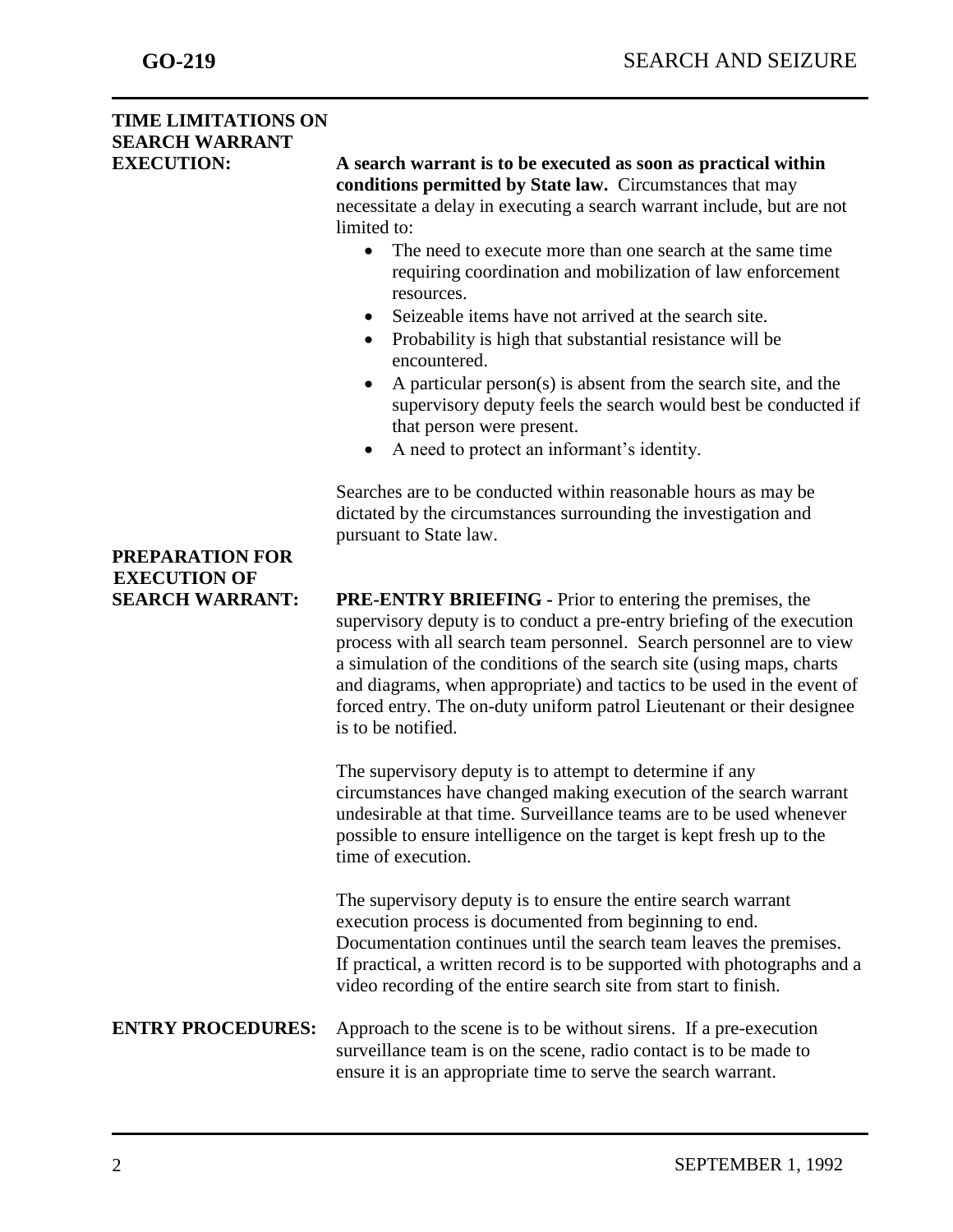The supervisory deputy is to make certain the search warrant is valid and the property about to be searched is the property described on the warrant.

### **Search personnel are to position themselves in the following manner:**

- 1. Exits from the premises are covered.
- 2. Uniformed deputies are the most visible members of the search team, and should conduct the entry.
- 3. Non-uniformed deputies are the last personnel to enter the search site.

# **NOTIFICATION OF**

**INTENDED SEARCH:** In a voice loud enough to be heard inside the premises, the supervisory deputy or a uniformed deputy is to notify persons inside the search site:

- 1. That they are from the Sheriff's Office.
- 2. They are in possession of a warrant to search the premises.
- 3. They are demanding immediate entry into the premises.

No-knock entries are conducted in accordance with State law**.**

**ACTIVITIES:** The supervisory deputy is to ensure the search team conducts a security sweep of the search site. After the search site is secured, search personnel are to develop a prioritized strategy detailing probable locations of the items to be seized and a systematic operation for conducting the search. The evidence collector is responsible for collecting, preserving, and documenting all items seized until possession is transferred to Property and Evidence.

> If damage occurs during an entry to premises and the structure is to be left vacant, making it vulnerable to security problems, arrangements are to be made to guard the premises until it can be secured. If damage occurs, actions causing the damage and a detailed description of the nature and extent of the damage are to be documented. Efforts are to be taken to minimize damage and disruption from searches.

# **SEARCH AND SEIZURE WITHOUT**

**A WARRANT: SEARCH BY CONSENT** - A search made following voluntary consent from one authorized to give consent is a lawful exception to the warrant requirement. The critical issue is whether consent is voluntary and not coerced. Factors that may be considered in determining voluntary consent include the following:

> 1. The number of deputies present at the time consent is requested. Is the consenter legally qualified to give consent for search of the premises?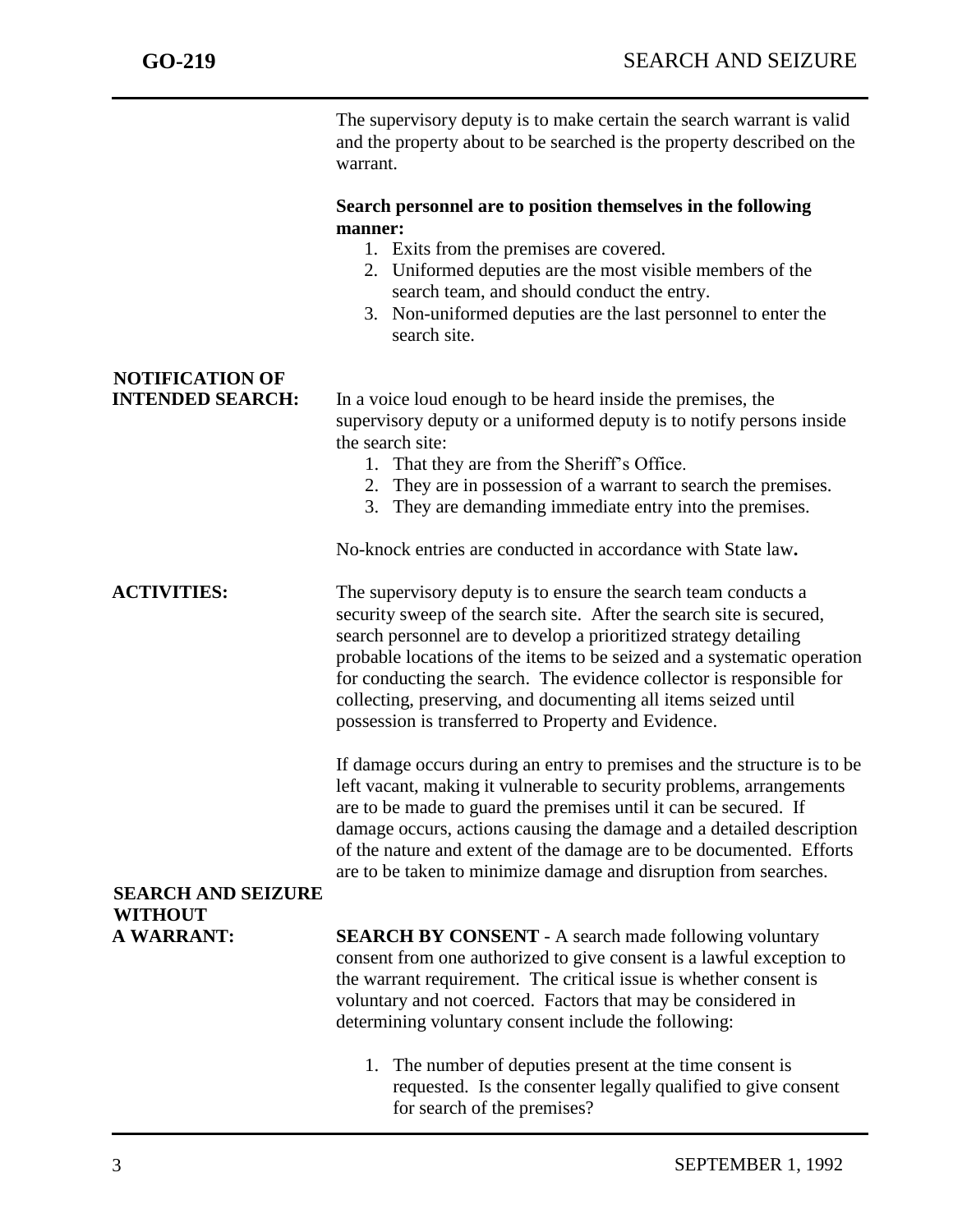- 2. Time of day.
- 3. Manner of request.
- 4. Display of weapons by search team.
- 5. Whether consenter is in custody.

Consent to search must be obtained in writing by using an approved Consent to Search form. This form advises the individual they have the right to withhold consent and is the only warning required. The consenter controls the conditions, scope, and time of the search, and may revoke consent.

**EXCEPTION TO WRITTEN CONSENT:** Consent to search on vehicles must be captured with the use of a body camera with audio and/or in-car video with audio. In cases where the ability to video and audio record such consent is not available, then written consent must be obtained.

**STOP AND FRISK** - When a deputy has articulable reasons to fear for their safety, they may conduct a limited search for weapons using a pat down of the outer clothing. Objects felt and believed to be weapons may be retrieved and subsequently used as grounds for arrest if the object's possession is unlawful.

**SEARCH OF A VEHICLE** - A vehicle found on the open road or other public place may be searched without a warrant, consent, or arrest when the deputy initiating the search has probable cause to believe the vehicle contains contraband or evidence of a crime and it is impractical to obtain a search warrant. This exception to the warrant requirement is based on the Carroll Doctrine due to a vehicle's mobility.

The scope of this type of search is the same as with a warrant and may therefore extend to any part of the vehicle where evidence sought could be located. The search may extend into any container found within the vehicle wherein the evidence could be secreted.

**EXIGENT CIRCUMSTANCES** - The law recognizes that under certain emergency circumstances, the requirement of a search warrant is waived and a deputy may properly make warrantless entry. **Immediate warrantless entry is justified**:

- 1. To protect life and property.
- 2. To arrest a fugitive in hot pursuit.
- 3. To preserve evidence from being destroyed or removed.

Deputies effecting warrantless entry should be prepared to justify their action with facts supporting a reasonable belief an emergency existed.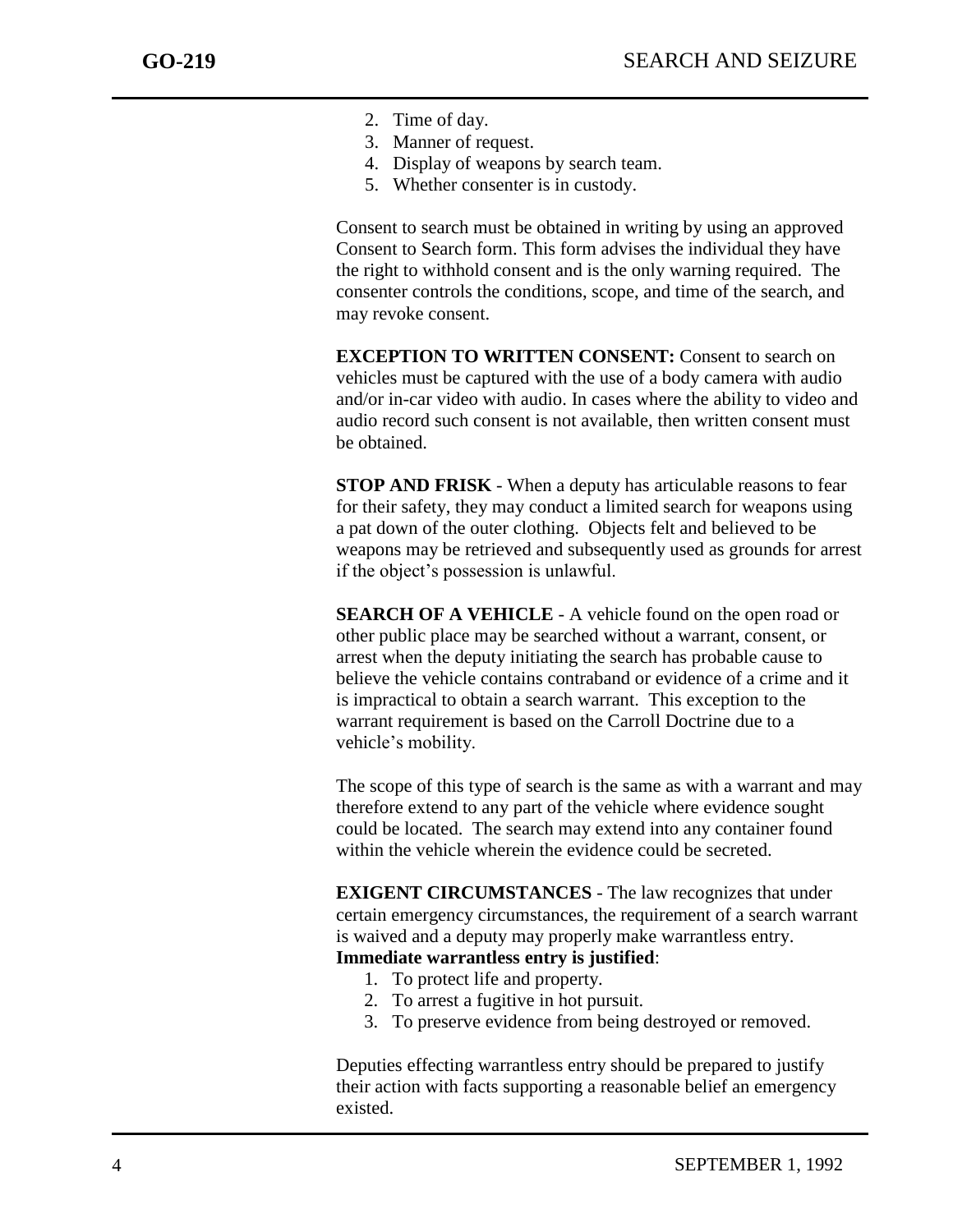**CRIME SCENE SEARCHES -** A crime scene may present exigent circumstances permitting a warrantless search of the entire premises or area for protection of life and property. A deputy may respond to an emergency and seize evidence in plain view. Any extended search directed against a person possessing Fourth Amendment protection in a premise is to be done with a search warrant or consent.

**SEARCH INCIDENT TO ARREST -** The authority to search following a full custody arrest is an exception to the warrant requirement and allows a full, complete search for weapons, implements of escape, or evidence of the arrestee's crime. The search is to be made at the time and place of arrest or as soon thereafter as practical.

## **Search incident to arrest includes**:

- 1. The person of the arrestee.
- 2. Portable personal property in the possession,
- 3. The immediate surrounding area from which the arrestee could seize a weapon or destroy evidence.

Reasonable force may be used to overcome resistance to accomplish a search incident to full custody arrest.

**PROTECTIVE SWEEP** - When an arrest is made, a protective sweep of a residence or building may be conducted if a deputy has reasonable suspicion that accomplices or others are present and they could jeopardize the safety of deputies or an arrestee. A protective sweep is limited to a brief inspection of only those places where a person could be concealed. Evidence or contraband discovered in a protective sweep may be seized or the observation used to obtain a search warrant.

## **Anytime a deputy is in a place that they have the lawful right to be and observes evidence or contraband in plain view, they may seize it.**

**CAVITY SEARCHES:** Because they are the most pervasive invasions of the right to privacy, strip and body cavity searches may be justified only under extraordinary circumstances and must be done by the least intrusive means possible. A strip search without a warrant will be deemed unreasonable unless there is an exigent circumstance and there is a clear indication that evidence will be found under the clothing. The deputy must be able to articulate exactly why they think the search is necessary. Such intrusive searches without a warrant may not be conducted on the mere chance the desired evidence might be obtained.

# **STRIP AND BODY**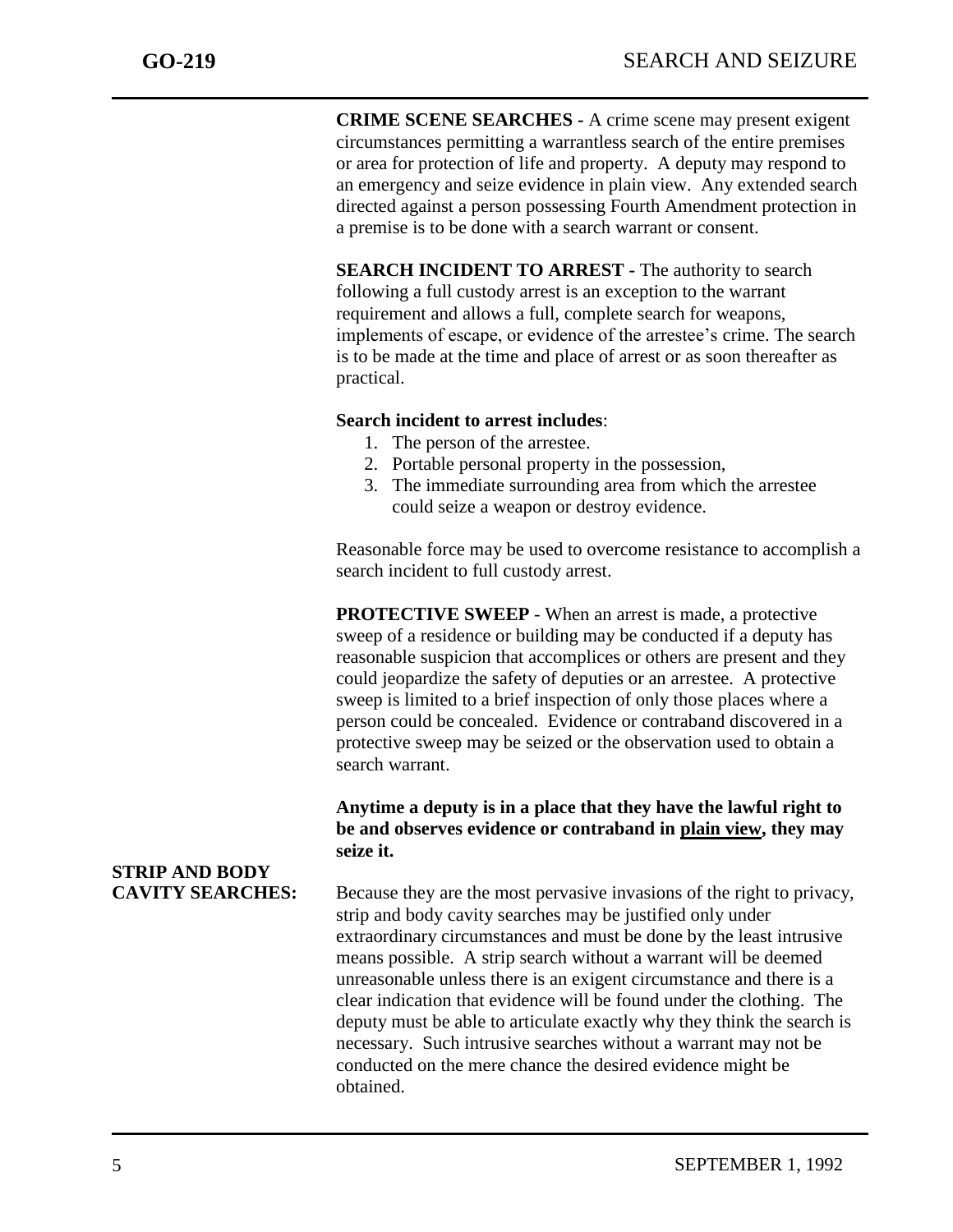A body cavity search is only to be attempted under the most exigent of circumstances and even then only with a search warrant. When seeking a search warrant, the deputy must be able to clearly articulate why they believe the search is necessary. Even if the warrant is obtained, but is not clear as to the justification, the search will be considered unreasonable.

In the event that the suspect is a juvenile, when procuring the warrant, specific consideration should be given to the age and mental capacity of the suspect, as well as the psychological impact that the search would have upon the suspect.

As a matter of policy, reasonable suspicion justifying a "*Terry*" pat down does not justify a strip or body cavity search. A deputy is not to conduct a strip or body cavity search on the basis of consent. Consent to pat down or a search of pockets does not constitute consent for strip or body cavity search.

### **STRIP SEARCHES** - A strip-search **must be approved** by a supervisor. A strip search in the field is conducted only under exigent circumstances where the life of a deputy or others is at risk. When authorized, a strip search is to be conducted in a room that will afford privacy from all but those authorized to conduct the search. The search is to be performed by the least number of personnel possible.

Strip searches are to be performed by deputies of the same sex as the detainee. Deputies are to respect the self-identified gender identity of the detainee when determining which gender personnel should conduct the strip search. The gender of those conducting the search should match the gender identity of the detainee as closely as is feasible.

These procedures apply uniformly to juveniles and adults and should be conducted in the least intrusive manner possible.

**BODY CAVITY SEARCHES -** *A body cavity search is not to be conducted without a court order or search warrant***.** Body cavity searches, excluding the mouth, are conducted only when there is probable cause to believe a particular person may be concealing contraband within a body cavity or otherwise on the suspect's person.

A body cavity search is to be performed only by a licensed physician or other medically trained person as directed by the physician. The process of conducting the body cavity search is to involve the same safeguards for privacy and hygiene as for strip searches.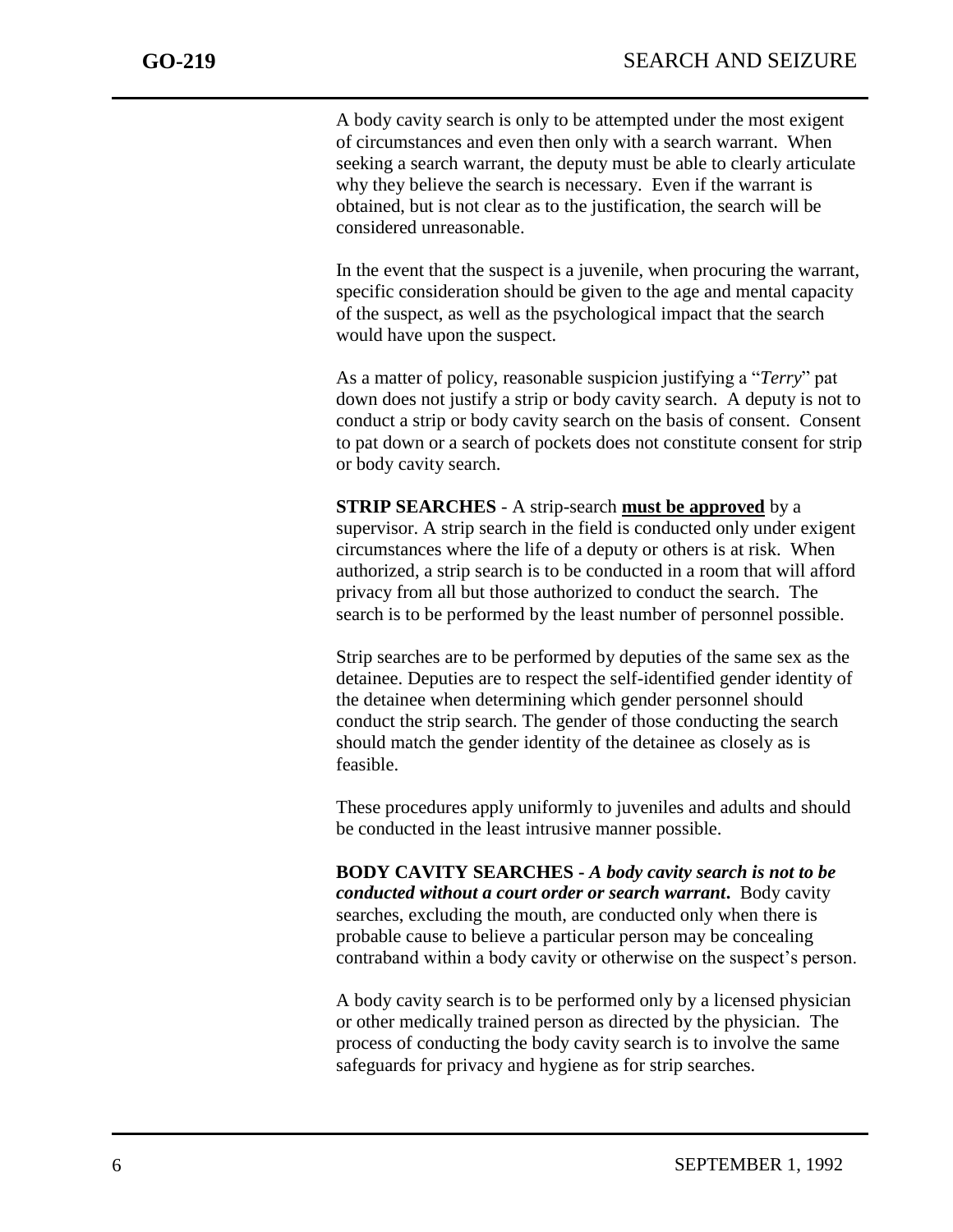## **Search procedure**:

- 1. The deputy is to inform the detainee of his intent to conduct a body cavity search thus giving the detainee the opportunity to voluntarily surrender the suspected contraband.
- 2. The detainee is to remove all articles of clothing, including wigs and dentures, and present them to the deputy for inspection.
- 3. If the detainee resists the cavity search and becomes violent, additional deputies of the same sex or gender identity as the detainee, as are feasible, should restrain the detainee and assist in stripping. Only reasonable force, necessary under the circumstances, is to be applied to complete the search. If force is used to conduct the search, deputies involved must complete a RTA report.
- 4. If the detainee resists a cavity search and an insufficient number of deputies are available to restrain the detainee, deputies of the opposite sex or a different gender identity may assist in subduing the detainee before he/she is stripped. The detainee is to be subdued with necessary restraints (handcuffs/shackles) before the assisting deputies leave the room.

## **NOTE – All strip and body cavity searches are to be thoroughly documented.**

| <b>INVENTORY OF</b> |                                                                                                  |
|---------------------|--------------------------------------------------------------------------------------------------|
|                     | <b>VEHICLES/PROPERTY:</b> The concept of inventory is based on the idea that deputies frequently |
|                     | come into possession of property belonging to other people.                                      |
|                     | Inventory is based on three primary interests:                                                   |
|                     | 1. Protecting the owner's property.                                                              |
|                     | 2. Protecting a deputy against claims of theft or damage.                                        |
|                     | 3. Protecting a deputy and the public against dangerous                                          |
|                     | instruments.                                                                                     |
|                     | A deputy must have lawful custody of the vehicle or property to                                  |
|                     | conduct an inventory. All vehicles and property taken into custody                               |
|                     | are to be inventoried to insure safety of the public and their interests.                        |
|                     | A written report (tow, evidence, incident, supplemental, etc.) is to be                          |
|                     | completed on all inventoried property.                                                           |
| <b>DRUG RELATED</b> |                                                                                                  |
| <b>SEIZURES:</b>    | <b>BURDEN OF PROOF – Before seizing money related to</b>                                         |
|                     | drug/narcotic activity, the seizing deputy must be prepared to                                   |
|                     | document and later testify to the articulable facts that identify the                            |
|                     | money as proceeds from a drug or narcotic offense. If the seizing                                |
|                     | deputy is not capable of articulating the facts pertinent to proving the                         |
|                     | money was generated from drug or narcotic sales, the money must not                              |
|                     | be seized and is to be booked into detention as part of the arrestee's                           |
|                     | personal affects.                                                                                |
|                     |                                                                                                  |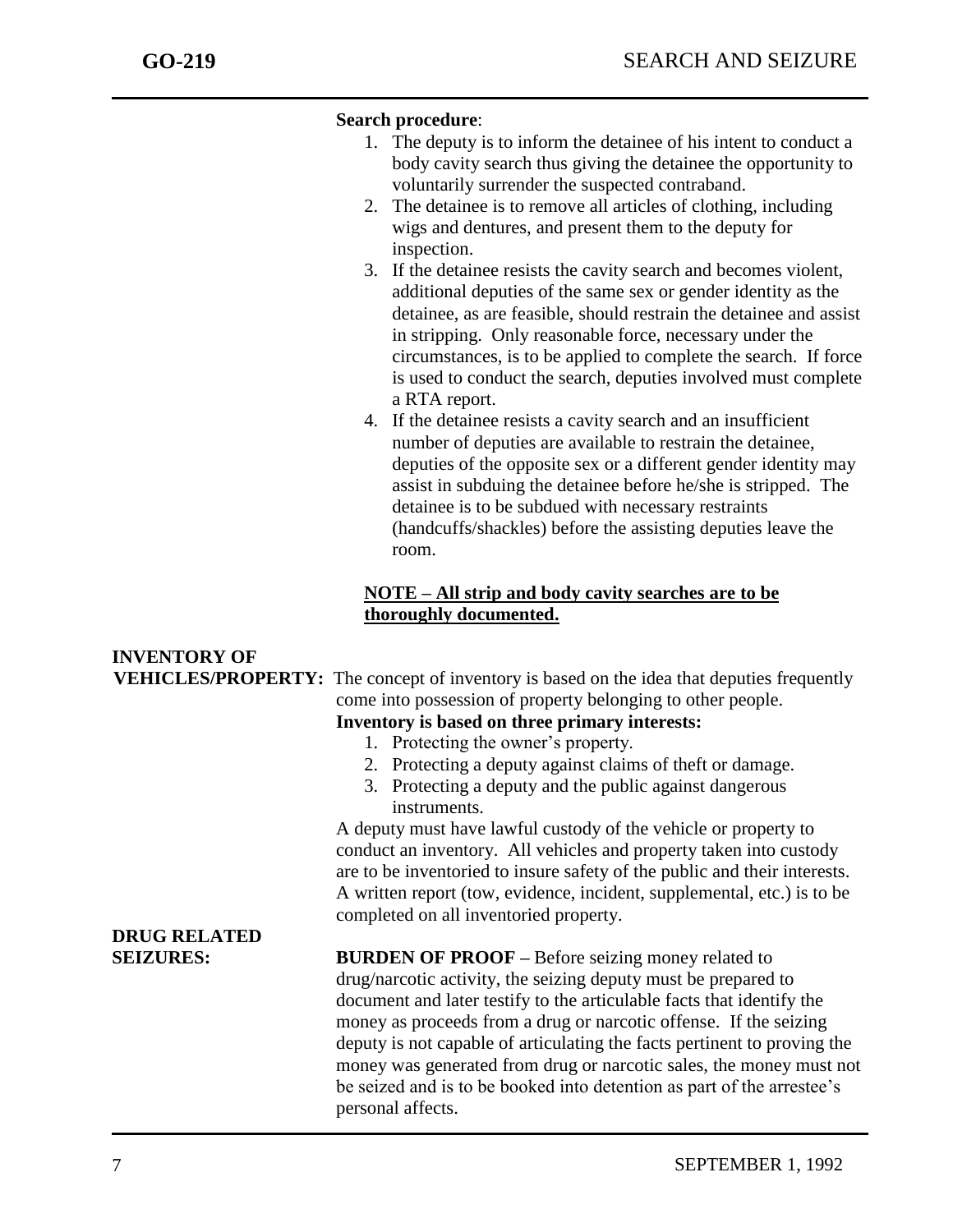The civil process to pursue proceeds from a drug or narcotic offense is separate from the criminal aspect of the case. Mere possession of drugs and money does not constitute grounds for seizure of the money. If the seizing deputy cannot effectively and thoroughly describe the totality of the circumstances that led them to seize the money, the Seizure Coordinator will return the money to its owner.

**SEIZURE VALUES** – As a general guideline, the following indicates values that determine whether seizure of property applies to a particular drug related incident:

- 1. Money \$1,000.
- 2. Vehicles \$2,000.

**NOTE** – If an amount is less than \$1,000 and there exists articulable facts to prove the money was tied to drug sales, the money can be seized.

**CONSENT FORFEITURE** – Occasionally, suspects will consent to forfeiture of their seized money. Once again, consent forfeiture must be coupled with articulable facts, as previously described, with the consent form properly filled-out and sent to the Seizure Coordinator. The original Consent Forfeiture form must be sent to the Seizure Coordinator.

A suspect may consent to forfeiture any amount of money, however, there are fees incurred into the Sheriff's Office retaining the money. The Solicitor's Office receives 20% of all seized money and court fees are attached to the overall process. If it is determined that it will not be cost effective to pursue retention of specific amounts less than \$1,000, it may be necessary to return the money.

**Drug/Narcotic Related Money Seizure Documentation** – The following documents are to be sent to the Seizure Coordinator by the end of shift:

- 1. Incident Report.
- 2. Original Consent Forfeiture form.
- 3. Notification of Currency form.

**VEHICLES** – Before a vehicle is seized for drug/narcotic activity, the seizure must be approved by the Vice & Narcotics Sergeant and/or the Seizure Coordinator.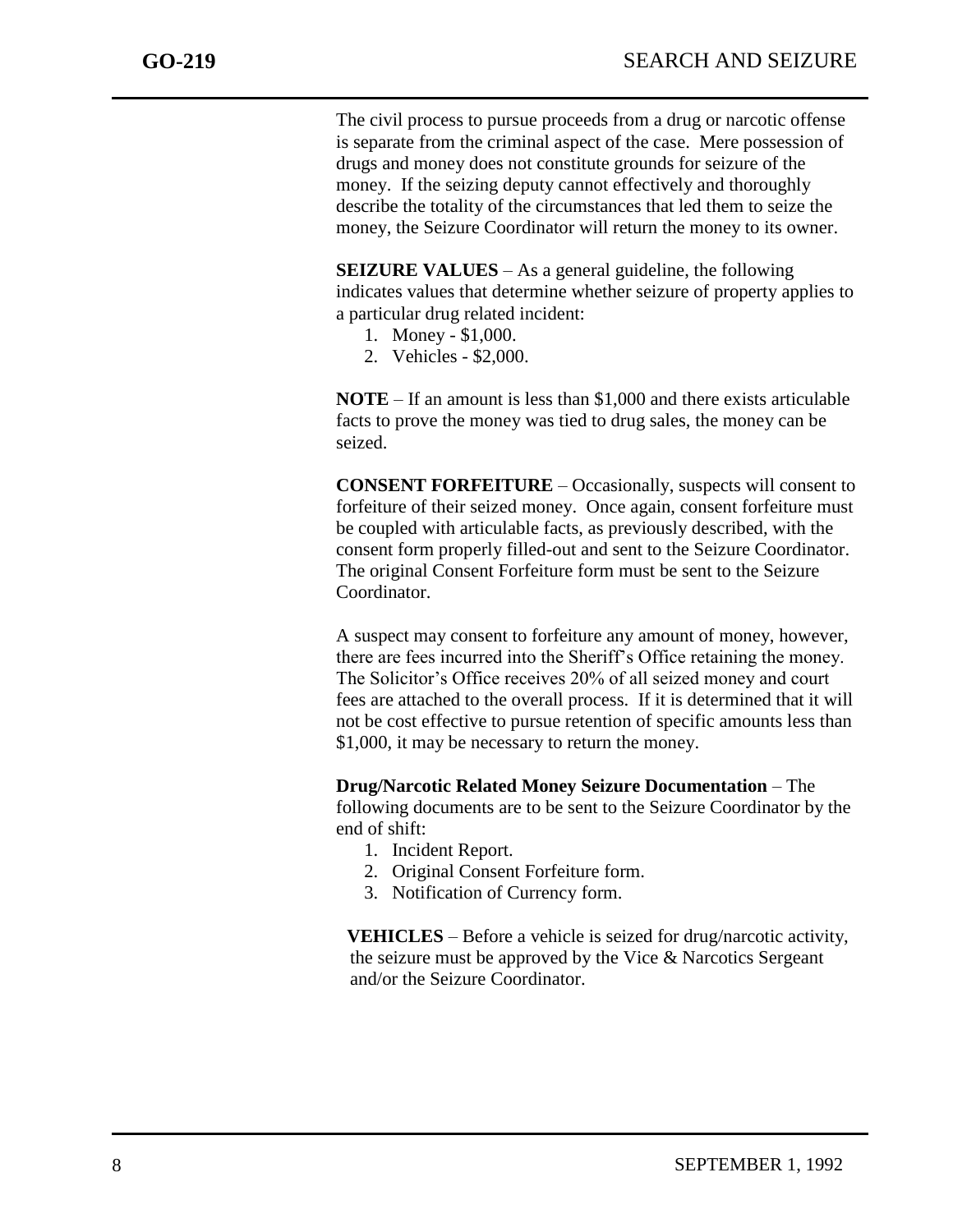**Drug/Narcotic Related Seizure Documentation –** The following documents are to be sent to the Seizure Coordinator by the end of shift:

- 1. Incident Report citing the name of the vehicle driver, the name of the registered owner, and lien information.
- 2. Yellow copy of Vehicle Tow and Inventory Record.

In addition to the previously listed documents, the vehicle ignition and trunk keys are to be included with the incident report and tow sheet. Do not send house keys, office keys, etc., to the Seizure Coordinator.

**NOTE -** Vehicles seized for drug/narcotic related activities are to be towed by the Duty Wrecker to the Greenville County Vehicle Service Center.

**REAL ESTATE SEIZURE –** Seizures of real estate will be coordinated through the Asset/Forfeiture Unit of the Greenville County Solicitor's Office.

**ASSET FORFEITURE –** All property acquired through asset forfeiture is to be accounted for in agency records and disposed of pursuant to legal authority.

# **TRAFFIC RELATED**

**VEHICLE SEIZURES: South Carolina Code of Laws 56-5-6240** mandates the seizure of a vehicle operated by the registered owner or by a member of the registered owner's household when the operator is charged with:

- 1. DUI-3<sup>rd</sup> and above within 10-years of cause date.
- 2. DUS  $4<sup>th</sup>$  and above within 5-years of cause date.

**Traffic Related Seizure Documentation** - The following documents are to be sent to the Seizure Coordinator by no later than the end of each shift:

- 1. Incident Report (Code-5).
- 2. Completed DUI/DUS Seizure Form.
- 3. Yellow copy of Vehicle Tow and Inventory Record.
- 4. Copy of ticket citing charge for seizure.
- 5. Defendant's driving record.
- 6. Copy of seized vehicle registration.

In addition to the previously listed documents, the vehicle ignition and trunk keys are to be included with the required documentation. Do not send house keys, office keys, etc., to the Seizure Coordinator.